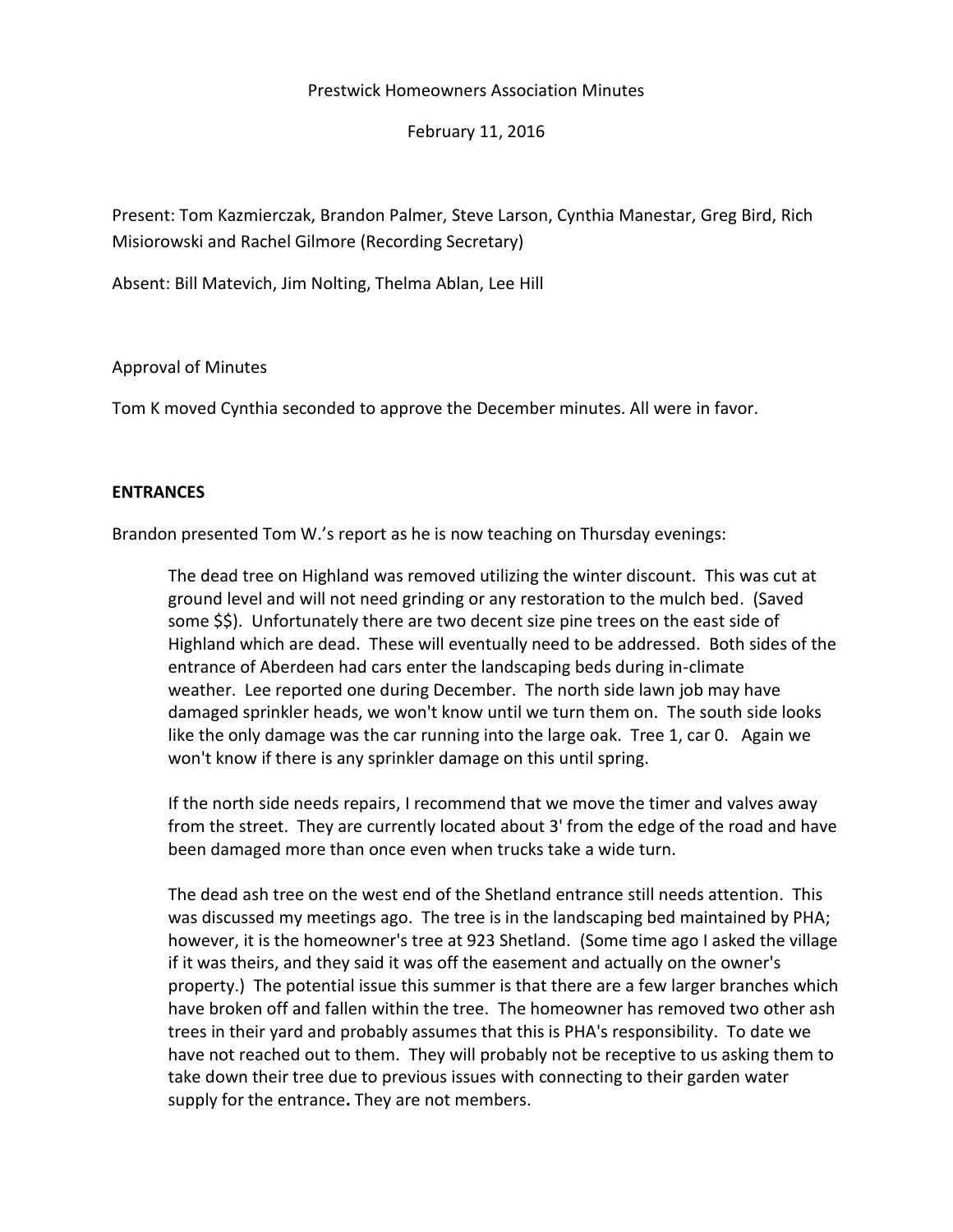$\rightarrow$  Suggested Action Item: PHA to report the tree to the village as a danger.

Our first landscaping visit is for fall cleanup in mid-April.

I will be out soon to change out dead lamps at the entrances.

# Entrance Beds

Discussion was held on the content of the beds. Suggestion was made to switch to mainly perennials to cut the cost long term. Suggestion was also made to connect with the Prestwick Garden Club (or interested residents) to maintain the perennial beds.

 $\rightarrow$  Action Item: Rich will talk to Marcy Stewart (landscape designer) about possible options for the beds.

# **MEMBERSHIP**

# **Membership Renewal Campaign**

Discussion was held on how to best do the renewal campaign. The board reviewed 4 variations of the membership letter (members and non-members, those having email addresses and those without). The board also reviewed the quote from Fed Ex for doing the mail merge, printing and mailing, with discussion on how On Time Design prepared the mailing previously on letterhead and using custom window mailing envelopes with PHA's return address. Also discussed was the viability of using PayPal as a payment option. Tom K. did set up the account, but Catalyst has not responded about getting a payment button on the website.

The following decisions/Action Items were made regarding the annual membership mailing:

- **Cynthia will revise the membership letter** so that a single letter can be sent out explaining that PHA is moving to a digital format for directory and newsletter and requesting email addresses if none are listed with the resident data. The letter will also indicate that residents should contact Brandon if they don't have email access but do want a newsletter or directory.
- **The second page of the mailing will be the membership form which will have each resident's information merged in for verification/editing purposes. It will also have their dues amount inserted.**
- **Rachel will get a quote from On Time Design** for the printing and mailing of the dues letter as OTD already has the letter and return address envelope templates set up in their computer.
- **Rich will make some modifications** to the database and return to Rachel.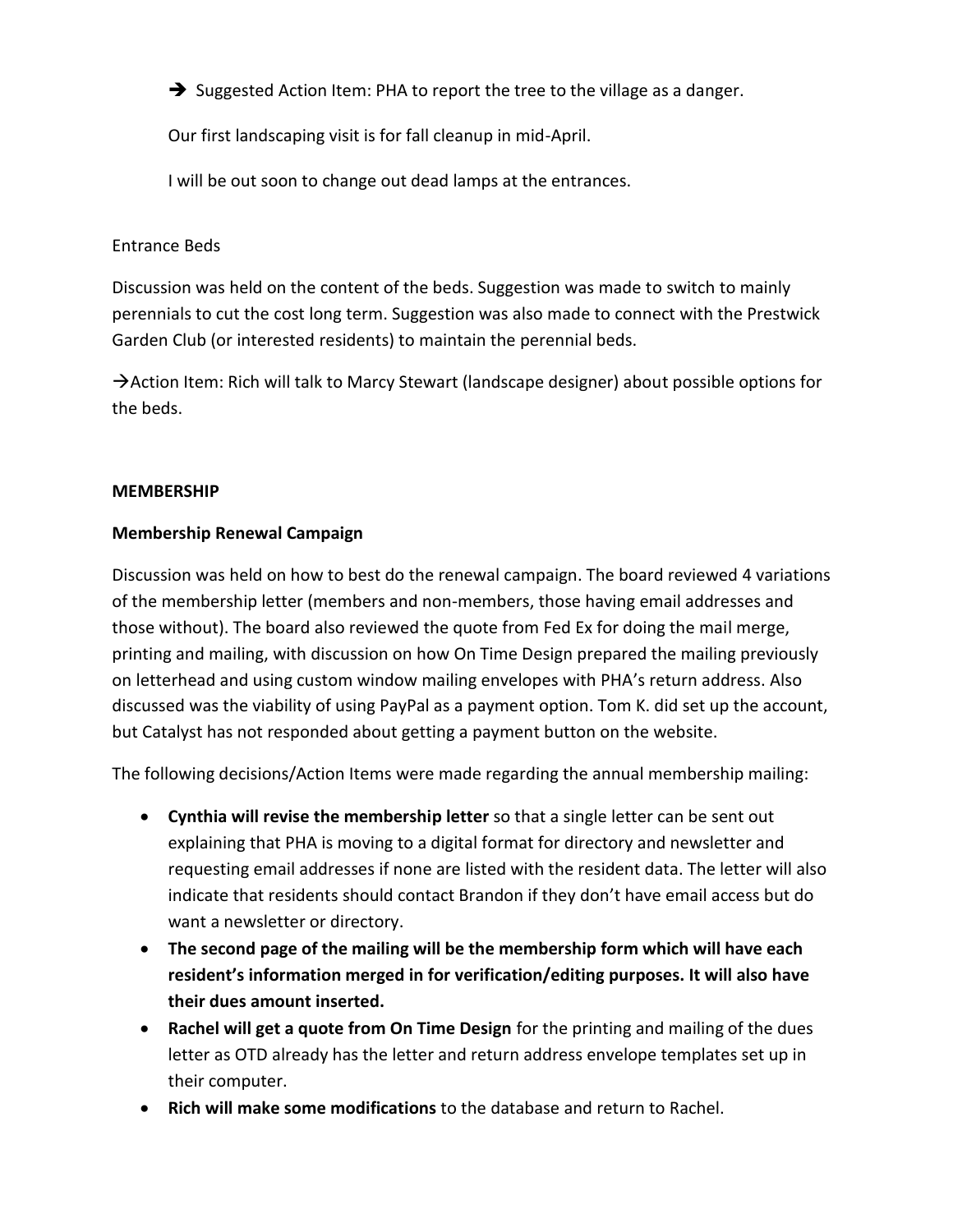- **Rachel will go through the process to change the database to the 2016 version** where all residents are Non-members, except for those who joined in 2015 after the directory printing and were given credit for 2016.
- **Rachel will use the blanket membership option for Brandon's condo building.**
- **Rachel will email the letter file and the database to On Time Design** for mailing preparation.
- There will only be 1 mailing done this year.
- After the first round of responses comes in, **PHA will use meeting time to divide up the Yes to No names for follow up calls and emails**. Each board member will also select 5 No residents who are personally known to them and contact them with an invitation to join PHA.

Value Added Membership Ideas

Discussion was held on membership perks. Suggestions included:

- Adding a section to the e-newsletter where member homeowners could list their home for sale (**Cynthia is going to verify there is no issue with exclusivity** with a realtor's listing agreement but didn't think there would be since there was no fee involved for this.) Hopefully this would encourage current members to continue their membership until their home sold, instead of opting out of membership if the home is on the market.
- Hosting a holiday decorating contest with prizes
- Hosting a Prestwick-wide block party (Thelma to report on at the next meeting)

# **ARC**

Steve reported that he has the final copy of the revised ARC process and fees. He will send it out to the board and to Rachel to send to Catalyst for the website. The biggest change is that everyone now must pay a minimum of \$100 for plan review. The \$100 will be applied to homeowner dues.

The document was sent to the Village for review and approval; however, Steve did not get a response back. The ARC process is predicated on the fact that the Village will not issue a permit to a homeowner unless PHA has given their approval (where applicable).

Steve reminded the board about the Village-wide HOA meeting in February. He and Rich plan to attend. If he still has not gotten a response from the Village on the ARC document, he will talk to Adam Nielsen at the meeting.

 $\rightarrow$  Action Item: The board asked for Brandon to request a Village staff member (Jerry Ducay) to attend the next PHA meeting to discuss Village support for HOA code enforcement issues.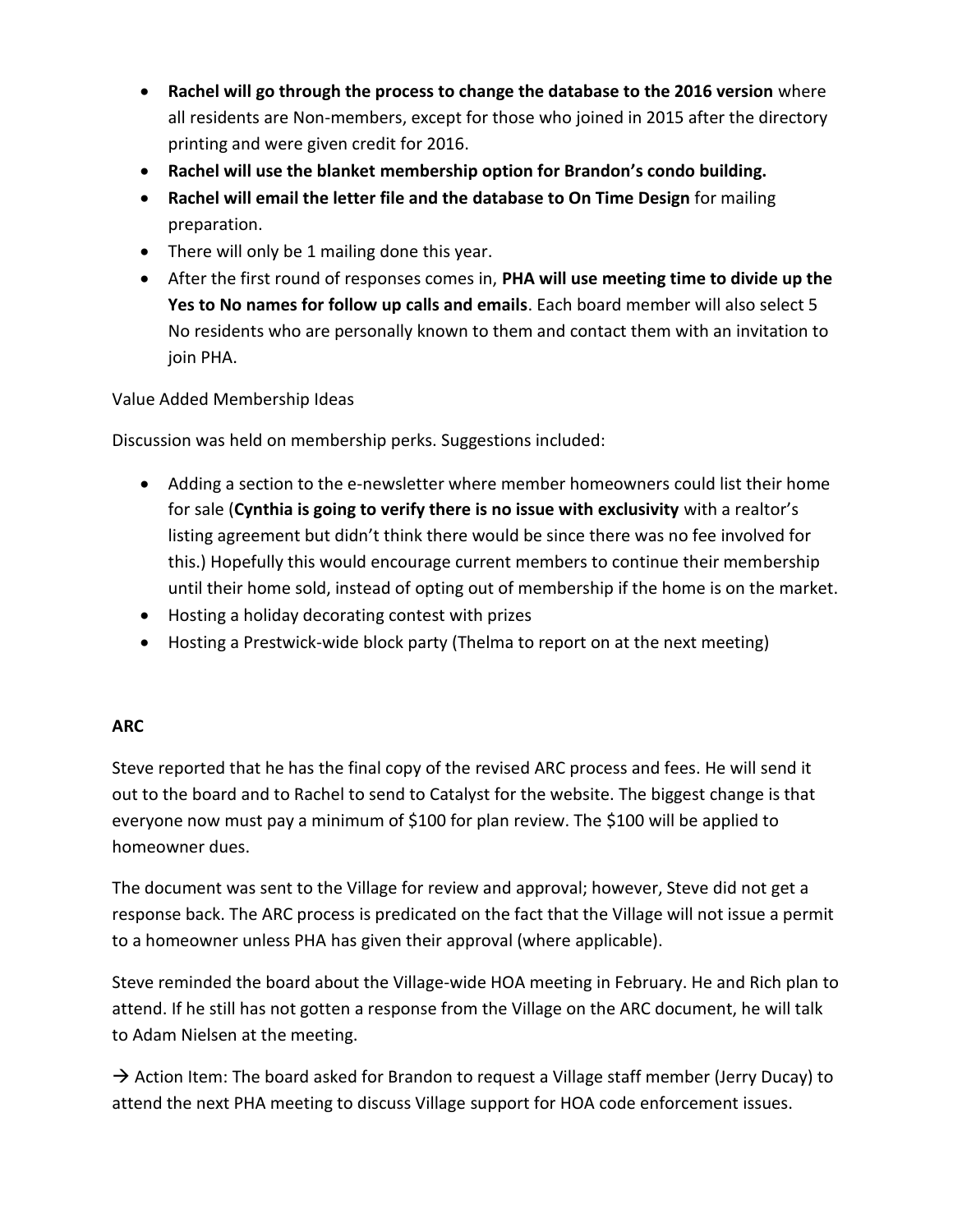# **FINANCIAL**

# **Treasurer's Report**

Tom K. reported that PHA has about \$12,500 going into 2016. \$300 in dues has been received in 2016. About \$3600 in bills has been paid. He noted that the D&O insurance policy price doubled this year to \$1600.

Tom also reported that the tax returns for PHA have been filed.

# **GOVERNMENTAL**

Rich reported that the old Dominicks will likely become a new movie theater that serves food and beverage.

Rich also reported that he attend a Lincoln-Way Area Taxpayers Unite press conference on their lawsuit against District 210. He noted that a few of the financial issues brought to light are:

- The bond repayment schedule extends to 2034 for LWN and LWW, even though LWN will be closed
- The district increased salaries above the allowable cap just prior to retirement for several employees and paid penalties because of that
- The dog training facility that was built for the previous superintendent's dog on LW North property

# **SOCIAL**

No report.

#### **WEBSITE**

 $\rightarrow$  ACTION ITEM Brandon will follow up with Catalyst about getting a password protected PDF membership directory on the website.

#### **CODE ENFORCEMENT**